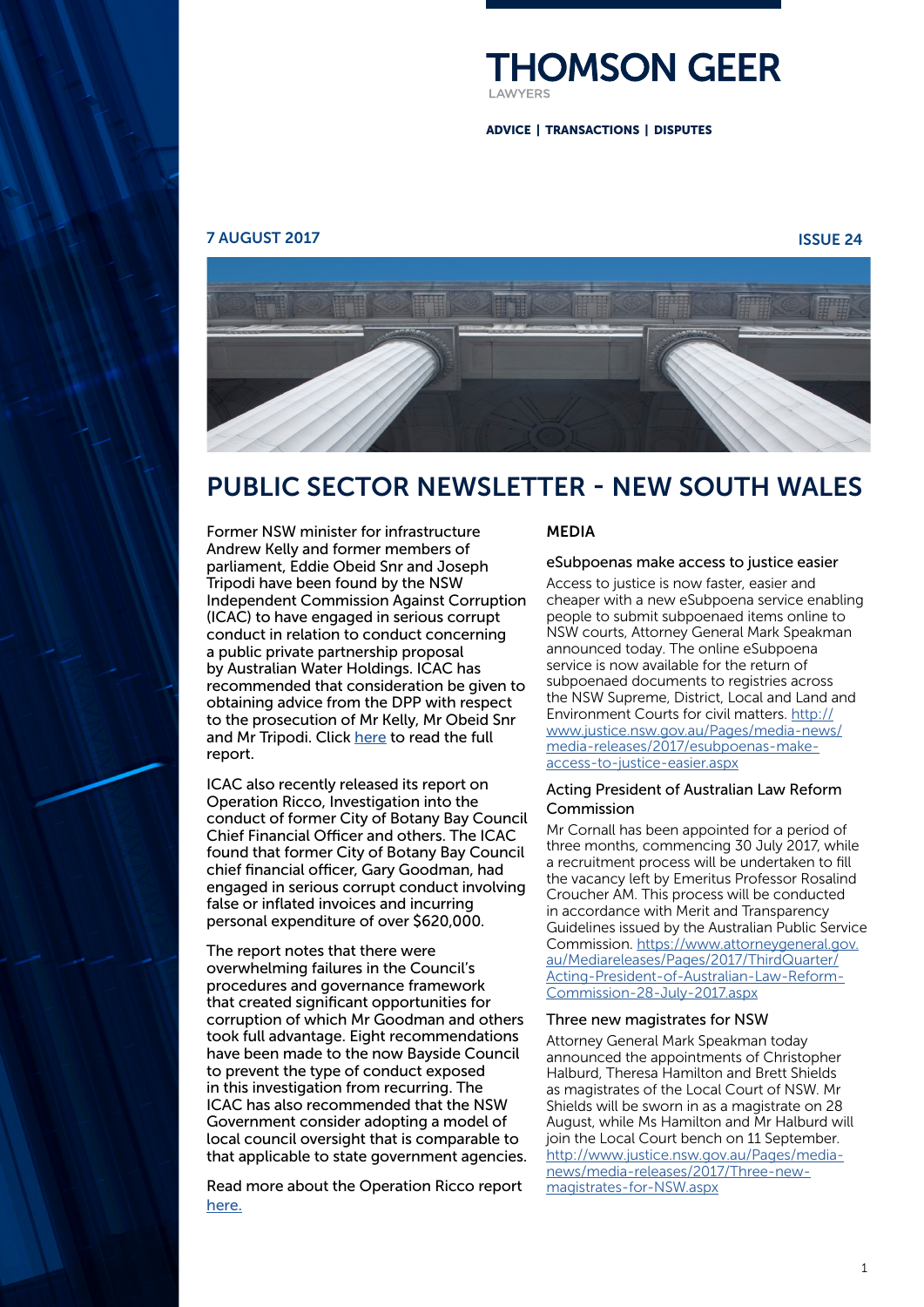# HRLC: Australia takes important step towards more open government

Although Australia has, in many ways, a strong democracy, secrecy has noticeably increased across government. Australia's commitment to the Open Government Forum is a step towards addressing some of the transparency issues that hold us back. [https://www.hrlc.org.au/](https://www.hrlc.org.au/news/2017/7/27/australia-takes-important-step-towards-more-open-government) [news/2017/7/27/australia-takes-important-step](https://www.hrlc.org.au/news/2017/7/27/australia-takes-important-step-towards-more-open-government)[towards-more-open-government](https://www.hrlc.org.au/news/2017/7/27/australia-takes-important-step-towards-more-open-government)

#### Reducing Reoffending In Juvenile Justice in NSW

Minister for Corrections David Elliott today announced the creation of new caseworker roles at Juvenile Justice, providing support, guidance and discipline to young offenders as part of a commitment to reduce reoffending. [http://www.justice.nsw.gov.au/Pages/](http://www.justice.nsw.gov.au/Pages/media-news/media-releases/2017/reducing-reoffending-in-juvenile-justice.aspx) [media-news/media-releases/2017/reducing](http://www.justice.nsw.gov.au/Pages/media-news/media-releases/2017/reducing-reoffending-in-juvenile-justice.aspx)[reoffending-in-juvenile-justice.aspx](http://www.justice.nsw.gov.au/Pages/media-news/media-releases/2017/reducing-reoffending-in-juvenile-justice.aspx)

## Political reformation

Prime Minister Malcolm Turnbull has signalled he may be open to fixed four-year terms for federal parliament after Opposition Leader Bill Shorten renewed his call for an overhaul of Australia's electoral system. The change could only be introduced by a referendum. [http://www.abc.](http://www.abc.net.au/news/2017-07-23/malcolm-turnbull-bill-shorten-fixed-four-year-parliamentary-term/8735690) [net.au/news/2017-07-23/malcolm-turnbull](http://www.abc.net.au/news/2017-07-23/malcolm-turnbull-bill-shorten-fixed-four-year-parliamentary-term/8735690)[bill-shorten-fixed-four-year-parliamentary](http://www.abc.net.au/news/2017-07-23/malcolm-turnbull-bill-shorten-fixed-four-year-parliamentary-term/8735690)[term/8735690](http://www.abc.net.au/news/2017-07-23/malcolm-turnbull-bill-shorten-fixed-four-year-parliamentary-term/8735690)

The topic of four-year terms for the House of Representatives was also the subject of a Commonwealth parliamentary library research paper in 2000 - [http://www.aph.gov.au/](http://www.aph.gov.au/About_Parliament/Parliamentary_Departments/Parliamentary_Library/pubs/rp/rp0001/01RP04) [About\\_Parliament/Parliamentary\\_Departments/](http://www.aph.gov.au/About_Parliament/Parliamentary_Departments/Parliamentary_Library/pubs/rp/rp0001/01RP04) [Parliamentary\\_Library/pubs/rp/rp0001/01RP04](http://www.aph.gov.au/About_Parliament/Parliamentary_Departments/Parliamentary_Library/pubs/rp/rp0001/01RP04)

# NSW reviews child abuse civil laws

Attorney General Mark Speakman today encouraged the community to have a say on changing laws to make it easier for survivors of child abuse to obtain civil justice, releasing a consultation paper on the civil litigation recommendations of the Royal Commission into Institutional Responses to Child Sexual Abuse [http://www.justice.nsw.gov.au/Pages/media](http://www.justice.nsw.gov.au/Pages/media-news/media-releases/2017/nsw-reviews-child-abuse-civil-laws.aspx)[news/media-releases/2017/nsw-reviews-child](http://www.justice.nsw.gov.au/Pages/media-news/media-releases/2017/nsw-reviews-child-abuse-civil-laws.aspx)[abuse-civil-laws.aspx](http://www.justice.nsw.gov.au/Pages/media-news/media-releases/2017/nsw-reviews-child-abuse-civil-laws.aspx)

# ASIC Enforcement Review Taskforce consults on ASIC's telecommunications intercept powers

The Government welcomes today's release of the ASIC Enforcement Review Taskforce position paper titled 'ASIC's Access to Telecommunications Intercept Material'. As part of its review the Taskforce is examining the adequacy of ASIC's information gathering powers, including information obtained from telecommunications interception warrants [http://kmo.ministers.treasury.gov.au/media](http://kmo.ministers.treasury.gov.au/media-release/066-2017/)[release/066-2017/](http://kmo.ministers.treasury.gov.au/media-release/066-2017/)

The position paper is available on the [Treasury](https://www.treasury.gov.au/ConsultationsandReviews/Reviews/2016/ASIC-Enforcement-Review)  [website.](https://www.treasury.gov.au/ConsultationsandReviews/Reviews/2016/ASIC-Enforcement-Review) Interested stakeholders are invited to

comment on the positions put forward by the Taskforce. Submissions for the consultations will close on 17 August 2017.

# CASES

# [Whish-Wilson; Australian Fisheries](http://www.austlii.edu.au/au/cases/cth/AATA/2017/1098.html)  [Management Authority and \(Freedom of](http://www.austlii.edu.au/au/cases/cth/AATA/2017/1098.html)  [information\) \[2017\] AATA 1098](http://www.austlii.edu.au/au/cases/cth/AATA/2017/1098.html)

FREEDOM OF INFORMATION — Access to documents — requests for access to documents relating to fishing operations regulated by agency — documents contain commercially sensitive information — whether disclosure could reasonably be expected to adversely affect fishing operators' cooperation with agency's monitoring program — whether disclosure of documents could reasonably be expected to have substantial adverse effect on the proper and efficient conduct of agency's operations — whether access would, on balance, be contrary to the public interest — whether reasonably practicable for agency to prepare copies of documents modified by the deletion of exempt and irrelevant matter, having regard to the nature and extent of the modification decisions under review set aside and substituted. Freedom of Information Act 1982, ss 3(2)(b), 4(1), 11A(5), 11B(3), 15, 22, 27, 31B, 47E(d), 47F, 47G, 54L, 54M, 54W(b), 55G, 57A(1)(a), 61(1)(a), 93A

## ['LY' and Commonwealth Ombudsman](http://www.austlii.edu.au/au/cases/cth/AICmr/2017/68.html)  [\(Freedom of information\) \[2017\] AICmr 68](http://www.austlii.edu.au/au/cases/cth/AICmr/2017/68.html)

Freedom of Information — Whether disclosure would have a substantial adverse effect on the proper and efficient conduct of the operations of an agency — Whether contrary to public interest to release conditionally exempt documents — (CTH) Freedom of Information Act 1982 ss 11A(5) and 47E(d)

# [David Albuquerque and Department of](http://www.austlii.edu.au/au/cases/cth/AICmr/2017/67.html)  [Foreign Affairs and Trade \(Freedom of](http://www.austlii.edu.au/au/cases/cth/AICmr/2017/67.html)  [information\) \[2017\] AICmr 67](http://www.austlii.edu.au/au/cases/cth/AICmr/2017/67.html)

Freedom of Information — Charges — Requests for waiver of charge — Whether giving access to documents is in the general public interest or in the interest of a substantial section of the public — (CTH) Freedom of Information Act 1982 s 29

#### [Andrew Pascoe and Civil Aviation Safety](http://www.austlii.edu.au/au/cases/cth/AICmr/2017/66.html)  [Authority \(Freedom of information\) \[2017\]](http://www.austlii.edu.au/au/cases/cth/AICmr/2017/66.html)  [AICmr 66](http://www.austlii.edu.au/au/cases/cth/AICmr/2017/66.html)

Freedom of Information —Whether documents subject to legal professional privilege — Whether disclosure would have a substantial adverse effect on the proper and efficient conduct of the operations of an agency — Whether disclosure of personal information unreasonable — Whether material in documents irrelevant to the request — Whether contrary to the public interest to release conditionally exempt documents — (CTH) Freedom of Information Act 1982 ss 11A(5), 22, 42, 47E(d) and 47F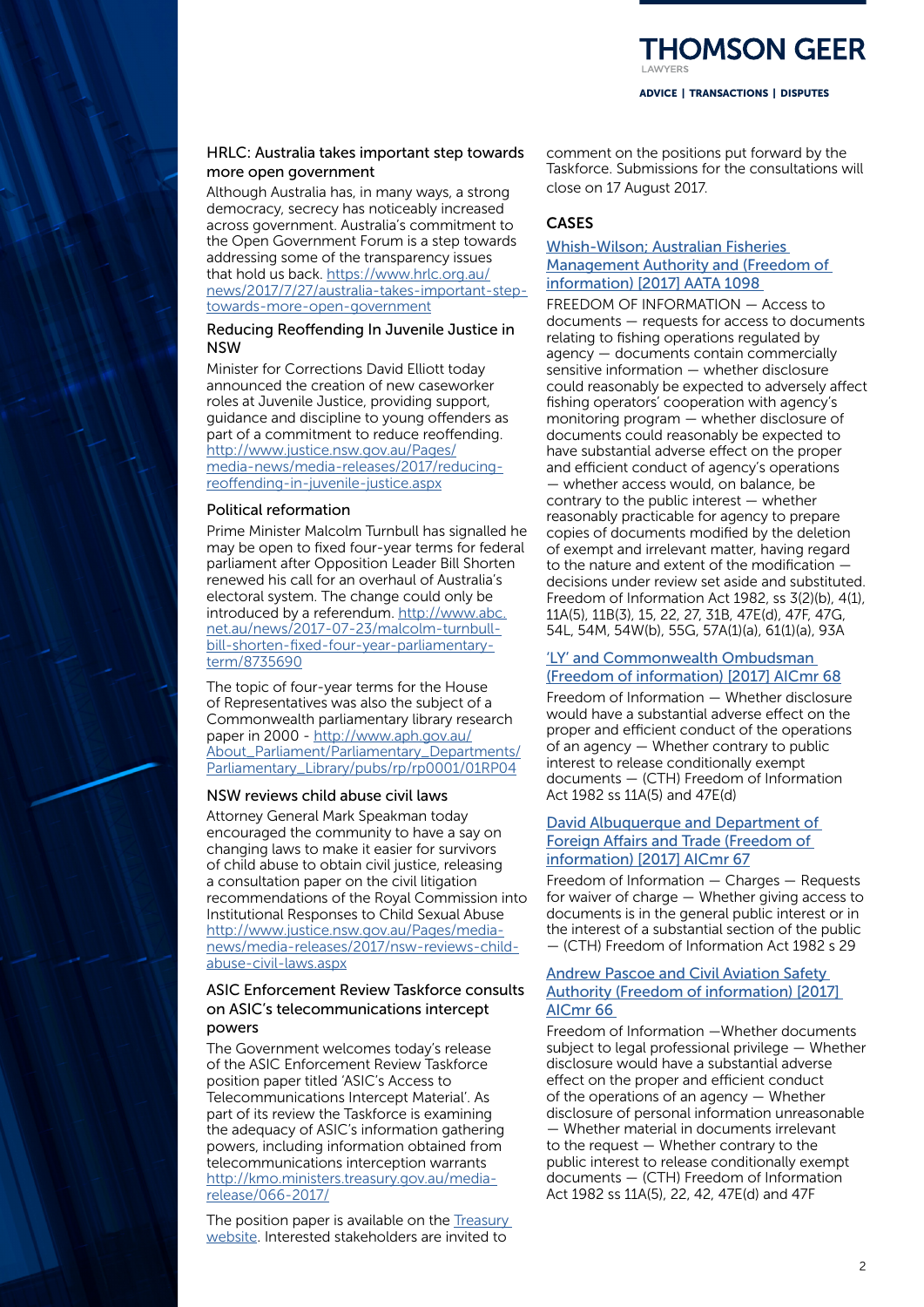

# [4nature Incorporated v Centennial Springvale](https://www.caselaw.nsw.gov.au/decision/597ec259e4b074a7c6e1780e)  [Pty Ltd \[2017\] NSWCA 191](https://www.caselaw.nsw.gov.au/decision/597ec259e4b074a7c6e1780e)

ADMINISTRATIVE LAW – challenge to validity of State significant development consent for proposed extension of Springvale coal mine – consent authority's satisfaction that development would have "a neutral or beneficial effect" on water quality required – whether consent authority's approach valid ENVIRONMENT AND PLANNING – challenge to validity of State significant development consent for proposed extension of Springvale coal mine – development must have "a neutral or beneficial effect" on water quality under State Environment Planning Policy (Sydney Drinking Water Catchment) 2011 (NSW) cl 10(1) – nature of comparison required STATUTORY INTERPRETATION – delegated legislation – no general principle requiring laxity or flexibility in construction – adherence to basic principles of statutory construction – focus on text and context

# [State of New South Wales v Bouffler \[2017\]](https://www.caselaw.nsw.gov.au/decision/5976e72ae4b058596cba8c6e)  [NSWCA 185](https://www.caselaw.nsw.gov.au/decision/5976e72ae4b058596cba8c6e)

TORTS – trespass to land – whether entry of police officers authorised by law – six police officers entered house occupied by the respondent without his consent – eight officers entered respondent's property without consent – officers relied on ss 9 and 10 of the Law Enforcement (Powers and Responsibilities) Act 2002 (NSW) – whether officers had requisite state of mind to satisfy ss 9 and 10 – whether officers must each individually have state of mind – whether officers can enter to assist other officers engaged in an arrest – circumstances in which state of mind can be inferred STATUTORY CONSTRUCTION – Law Enforcement (Powers and Responsibilities) Act 2002 (NSW) – whether each officer must individually have state of mind required under ss 9, 10 and 99 – whether context and purpose indicates that meaning is to be given that is different from or qualifies plain meaning – meaning of "reasonable grounds" STATUTORY CONSTRUCTION – Law Enforcement (Powers and Responsibilities) Act 2002 (NSW) – relationship between ss 10 and 99 – whether entry to a premises pursuant to LEPRA, s 10 requires a lawful arrest under s 99 – whether s 10 operates as a derivative of s 99 STATUTORY CONSTRUCTION – Law Enforcement (Powers and Responsibilities) Act 2002 (NSW), s 9 – meaning of "breach of the peace" – whether breach of the peace requires actual or threatened violence – whether threat of harm must be to third person

#### [Robertson v Director of Public Prosecutions](https://www.caselaw.nsw.gov.au/decision/5971383ae4b058596cba8aca)  [\(NSW\) & District Court NSW \[2017\] NSWCA](https://www.caselaw.nsw.gov.au/decision/5971383ae4b058596cba8aca)  [180](https://www.caselaw.nsw.gov.au/decision/5971383ae4b058596cba8aca)

ADMINISTRATIVE LAW – judicial review – generally – s 32 of Mental Health (Forensic Provisions) Act 1990 – whether applicant eligible under s 32 – whether failure to make finding as

to jurisdiction – whether denial of procedural fairness

#### [Commissioner of Police \(NSW Police Force\) v](https://www.caselaw.nsw.gov.au/decision/59782b24e4b058596cba8d0a)  [Howard Silvers & Sons Pty Ltd \[2017\] NSWSC](https://www.caselaw.nsw.gov.au/decision/59782b24e4b058596cba8d0a)  [981](https://www.caselaw.nsw.gov.au/decision/59782b24e4b058596cba8d0a)

COMMON LAW – Local Court Appeal – Firearms Act – whether magistrate erred in construction of s 4D – whether object claimed to be a children's toy falls within  $s$  4D(4) – determination of imitation firearm – necessity to have regard to production and identification of object - appeal allowed – decision set aside – remitted back to the Local Court for decision to be made according to law

#### [The Owners – Strata Plan No 5225 v Registrar](https://www.caselaw.nsw.gov.au/decision/5959d080e4b074a7c6e16d13)  [General of New South Wales \[2017\] NSWSC](https://www.caselaw.nsw.gov.au/decision/5959d080e4b074a7c6e16d13)  [886](https://www.caselaw.nsw.gov.au/decision/5959d080e4b074a7c6e16d13)

PUBLIC ROAD – dedication at common law – unmade road – land described as road in subdivision created before 1906 – acceptance and use by public – maintenance by Council STATUTORY CONSTRUCTION – s224(3) Local Government Act, 1919 – freestanding operation not subject to s327 – not opening or dedication of road STATUTORY CONSTRUCTION – s327 Local Government Act – scope and operation – inapplicable to exercise of s224(3) power ADVERSE POSSESSION – exclusive physical control – intention to possess as against whole world – not established STANDING – entitlement of body corporate to sue – adjoining land

#### [White v Commissioner of Fair Trading \[2017\]](https://www.caselaw.nsw.gov.au/decision/5976dc77e4b058596cba8c66)  [NSWCATAD 233](https://www.caselaw.nsw.gov.au/decision/5976dc77e4b058596cba8c66)

ADMINISTRATIVE REVIEW - tattoo parlours – tattooist licence - adverse security determination - fit and proper person - public interest

## [Tedder v Commissioner of Police, NSW Police](https://www.caselaw.nsw.gov.au/decision/596d5316e4b074a7c6e17347) [Force \[2017\] NSWCATAD 226](https://www.caselaw.nsw.gov.au/decision/596d5316e4b074a7c6e17347)

ADMINISTRATIVE LAW – Government information – access to information – form of access - whether overriding public interest against disclosure – relevant considerations personal information - nature of information sought – public interest - whether release would prejudice the effective exercise of an agency's functions – whether release would prejudice an investigation - investigation finalised – balancing exercise

# PRACTICE AND PROCEDURE

#### [OAIC: Updated privacy policy](https://www.oaic.gov.au/about-us/corporate-information/key-documents/privacy-policy)

The OAIC has updated its privacy policy. The update includes the following changes outlined here [https://www.oaic.gov.au/media-and](https://www.oaic.gov.au/media-and-speeches/news/updated-privacy-policy)[speeches/news/updated-privacy-policy](https://www.oaic.gov.au/media-and-speeches/news/updated-privacy-policy)

[OAIC: Independent review of the Privacy](https://www.oaic.gov.au/media-and-speeches/statements/independent-review-of-the-privacy-credit-reporting-code-2014)  [\(Credit Reporting\) Code 2014](https://www.oaic.gov.au/media-and-speeches/statements/independent-review-of-the-privacy-credit-reporting-code-2014)

The OAIC has completed the tender process,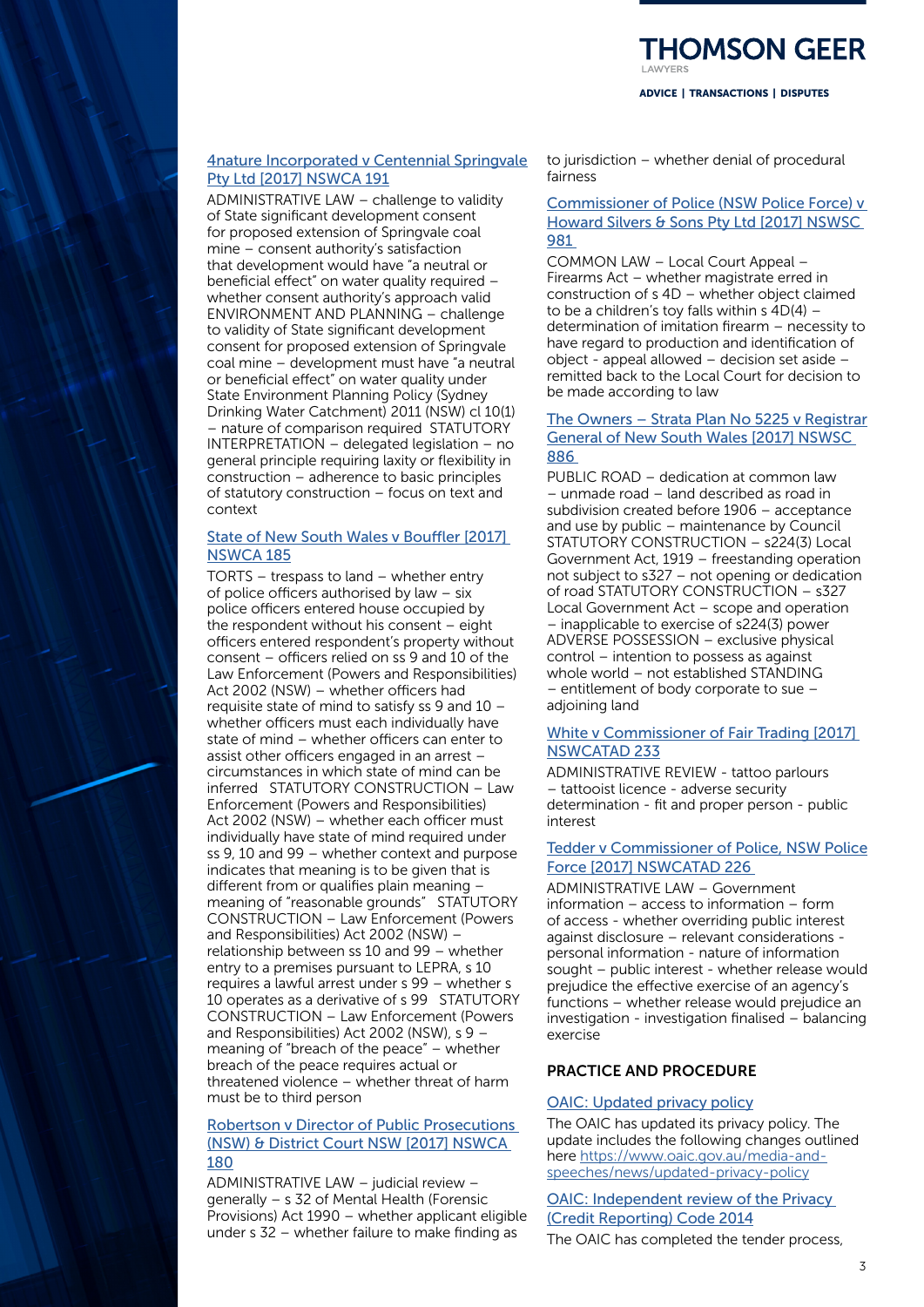and contracted PricewaterhouseCoopers (PwC) to conduct an independent review of the Privacy (Credit Reporting) Code 2014 (Version 1.2). More information will be provided as the review progresses. r more information about the CR Code and credit reporting under the Privacy Act see the [Credit Reporting page](https://www.oaic.gov.au/privacy-law/privacy-act/credit-reporting)

#### [ANAO 2017–18 Corporate Plan](https://www.anao.gov.au/work/corporate/anao-2017-18-corporate-plan)

The ANAO 2017–18 Corporate Plan is the ANAO's key strategic planning document. It guides our operating environment and sets out how we will deliver on our purpose. The corporate plan is complemented by the [annual](https://www.anao.gov.au/work-program)  [audit work program](https://www.anao.gov.au/work-program) which reflects the ANAO's strategy and deliverables for the coming year (19 July 2017) ANAO 2017–18 Corporate Plan

#### Law Council of Australia Submissions 26 July 2017

[Response to Consultation Paper OPCAT in](https://www.lawcouncil.asn.au/resources/submissions/response-to-consultation-paper-opcat-in-australia)  [Australia](https://www.lawcouncil.asn.au/resources/submissions/response-to-consultation-paper-opcat-in-australia)

#### AAT Bulletin

The AAT Bulletin is a weekly publication containing a list of recent AAT decisions and information relating to appeals against AAT decisions

[Issue No. 30/2017, 24 July 2017](http://www.aat.gov.au/AAT/media/AAT/Files/AAT%20Bulletins/30-17.pdf)

[Issue No. 29/2017, 17 July 2017](http://www.aat.gov.au/AAT/media/AAT/Files/AAT%20Bulletins/29-17.pdf)

# [AHRC: e-bulletin, 26 July 2017](http://www.humanrights.gov.au/news/e-bulletin/e-bulletin-26-july-2017)

The Australian Human Rights Commission e-bulletin. Published monthly, this e-bulletin keeps you up-to-date with our programs, projects and news.

#### **NSW**

#### NSW Sentencing Bench Book

For the latest update, see [Update 38, July 2017](https://www.judcom.nsw.gov.au/publications/benchbks/sentencing/currency.html#SBB_38)

## [ICAC: Prosecution briefs with the DPP and](http://www.icac.nsw.gov.au/investigations/prosecution-briefs-with-the-dpp-and-outcomes)  [outcomes](http://www.icac.nsw.gov.au/investigations/prosecution-briefs-with-the-dpp-and-outcomes)

Last updated 17 July 2017

#### Victims' involvement in sentencing

The NSW Attorney General has asked us to conduct a review of victims' involvement in the sentencing process. The deadline for preliminary submissions was 31 July 2017. [http://](http://www.sentencingcouncil.justice.nsw.gov.au/Pages/Current-projects/VIS/Victims.aspx) [www.sentencingcouncil.justice.nsw.gov.au/](http://www.sentencingcouncil.justice.nsw.gov.au/Pages/Current-projects/VIS/Victims.aspx) [Pages/Current-projects/VIS/Victims.aspx](http://www.sentencingcouncil.justice.nsw.gov.au/Pages/Current-projects/VIS/Victims.aspx)

#### JUDCOM Research Monograph 40

20 July 2017: Transparent and consistent sentencing in the Land and Environment Court of NSW: orders for costs as an aspect of punishment. A particular focus of the study is how orders for costs impact upon the sentencing process. The study suggests a revision of the concepts used for criminal liability for Tier 1 offences under the Protection of the Environment Operations Act 1997 (NSW). To obtain a copy, please order from [shop.nsw](http://www.shop.nsw.gov.au/agencydetails.jsp?agency=45)

IPC NSW: Have your say on the development of uniform metrics on the use of FOI laws in Australia

ADVICE | TRANSACTIONS | DISPUTES

**HOMSON GEER** 

Australian Information Commissioners and Ombudsmen, within the remit of each of their jurisdictions and led by NSW, have agreed on six proposed 'Metrics on Public Use of Freedom of Information Access Rights' that can be viewed [here](http://ipc.nsw.gov.au/sites/default/files/file_manager/Metrics_on_Public_Use_of_Freedom_of_Information_Access_Rights.pdf). Members of the public, experts and other stakeholders are invited to give your views on the metrics via a short survey [here.](http://ipc.e-newsletter.com.au/survey.php?sid=19425&name=have-your-say-on-the-development-of-uniform-metrics-on-the-use-o) [http://www.](http://www.ipc.nsw.gov.au/news-media/news/have-your-say-development-uniform-metrics-use-foi-laws-australia ) [ipc.nsw.gov.au/news-media/news/have-your](http://www.ipc.nsw.gov.au/news-media/news/have-your-say-development-uniform-metrics-use-foi-laws-australia )[say-development-uniform-metrics-use-foi](http://www.ipc.nsw.gov.au/news-media/news/have-your-say-development-uniform-metrics-use-foi-laws-australia )[laws-australia](http://www.ipc.nsw.gov.au/news-media/news/have-your-say-development-uniform-metrics-use-foi-laws-australia )

# LEGISLATION - COMMONWEALTH

[Telecommunications \(Integrated Public](https://www.legislation.gov.au/Details/F2017L00938)  [Number Database – Permitted Research Pur](https://www.legislation.gov.au/Details/F2017L00938)[poses\) Instrument 2017](https://www.legislation.gov.au/Details/F2017L00938)

20/07/2017 - This instrument specifies the kinds of research for which access to information in the Integrated Public Number Database may be permitted and repeals the Telecommunications (Integrated Public Number Database – Permitted Research Purposes) Instrument 2007 (No. 1).

# [Telecommunications \(Integrated Public](https://www.legislation.gov.au/Details/F2017L00937)  [Number Database Scheme - Criteria for](https://www.legislation.gov.au/Details/F2017L00937)  [Deciding Authorisation Applications\)](https://www.legislation.gov.au/Details/F2017L00937)

[Instrument 2017](https://www.legislation.gov.au/Details/F2017L00937)

20/07/2017 - This instrument establishes the criteria for the Australian Communications and Media Authority to use in order to decide whether to authorise applications for access to the Integrated Public Number Database for public number directories and researchers, and repeals the Telecommunications (Integrated Public Number Database Scheme – Criteria For Deciding Authorisation Applications) Instrument 2007 (No. 1).

#### [Telecommunications \(Integrated Public](https://www.legislation.gov.au/Details/F2017L00934)  [Number Database - Public Number Directory](https://www.legislation.gov.au/Details/F2017L00934)  [Requirements\) Instrument 2017](https://www.legislation.gov.au/Details/F2017L00934)

20/07/2017 - This instrument establishes the requirements for a public number directory using information from the Integrated Public Number Database.

# [Telecommunications \(Integrated Public](https://www.legislation.gov.au/Details/F2017L00933)  [Number Database – Public Number Directory](https://www.legislation.gov.au/Details/F2017L00933) [Additional Information\) Instrument 2017](https://www.legislation.gov.au/Details/F2017L00933)

20/07/2017 - This instrument specifies the additional information that may be included in a public number directory to be that which is agreed between a person and the publisher.